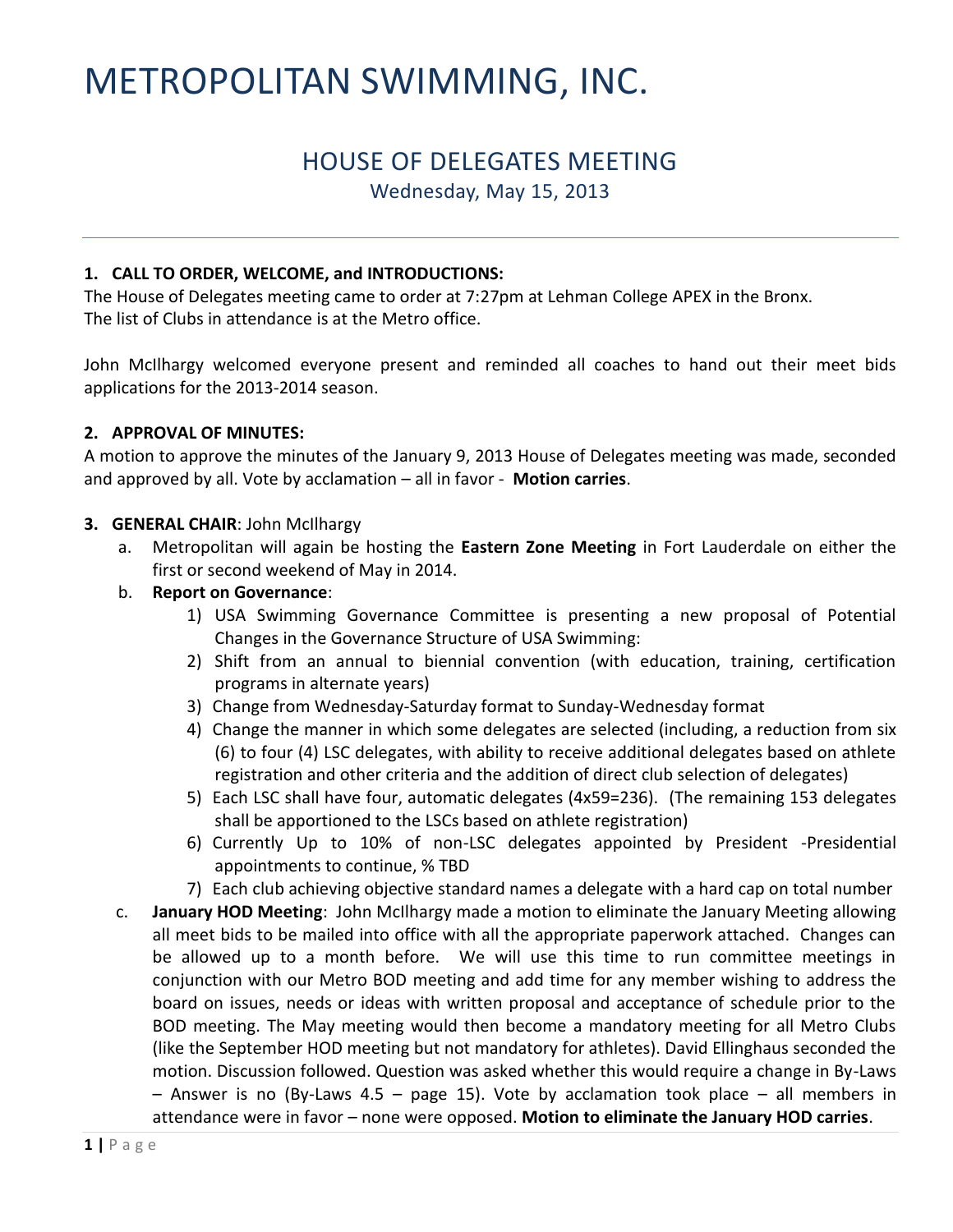#### d. **Eastern Zone Meeting:**

- 1) Well attended meeting.
- 2) Saturday morning LSC Chairs meeting to discuss EZ Budget and possible new future Zone responsibilities relative to USA Swimming Governance Changes.
- 3) North and South Short Course Sectional Meet was approved 3/20-23
	- i. Long Course Winter SuperSectional Meet approved for the following week of 3/28-30 - same weekend as Eastern Zone Age Group Meet
	- ii. Olympic Distance Events will be moved to beginning of meet in even years.
	- iii. Sectionals North: Syracuse Chargers, Star Swimming. South: Virginia Swimming
	- iv. Discussion to make time standards identical through Zone (technical working on evaluating)
	- v. Fairport (Webster) Eastern Zone Bid winner
- 4) Zone Discussion on adding a New Safe Sport Zone Position
- e. **The Safe Sport** Committee of USA-S will hold the first "LSC Safe Sport Coordinators Workshop" in Dallas, TX on May 31-June 1. Safe Sport is getting bigger and bigger – Please check the USA Swimming Website. The Safe Sport handbook is available on the Metro Website as well as on the USA Swimming Website. Every coach should check it – there are many Guidelines and model required and optional policies re: travel, electronic communication, and anti-bullying policies, as well as Locker room monitoring policy.
- f. Insurance for Coaches and families We are 10 coaches short we need 50 applications to make it work – Contact George Rhein at [grheincpa@aol.com](mailto:grheincpa@aol.com) or [george.rhein@metroswimming.org](mailto:george.rhein@metroswimming.org) for information or to sign up. George will need the contact name, date of birth, zip code, and whether it would be a single or family coverage.

#### **4. TREASURER:** Corinne Cody

- a. The September 2012–May 2013 Budget vs. Actuals' Report was available at the meeting. Pretty much everything is on target.
- b. Still some outstanding meet entry fees for Zone Qualifier and Senior Mets!
- c. Club Excellence is done still waiting for some paperwork to get back.
- d. Travel reimbursements Spring meets travel reimbursement expenses are now done. The process was much smoother this spring due to the rules changes for proofs of swims.

#### **5. FINANCE:** George Rhein

- a. Budget Committee will meet in August.
- b. Please email George all Budget Requests for next year

#### **6: REGISTRATION REPORT**: Mary Fleckenstein

- a. Current Membership Statistics: 512 Coaches; 227 Officials; 112 Non-athlete other; 10,010 athletes – 80 clubs – 2 organizations – A reminder that the bigger LSC's have seasonal athletes in their numbers.
- b. Please be sure to get **your background screening** done before it expires once it expires you cannot be on the pool deck without green clearance – some take hours – some take days…
- c. Reminder to **send in updated certifications** you cannot be on deck without your certifications being updated and current – Mary needs copies of all. If you send her a course record sheet – It can only be updated for one year – Mary needs the certificates.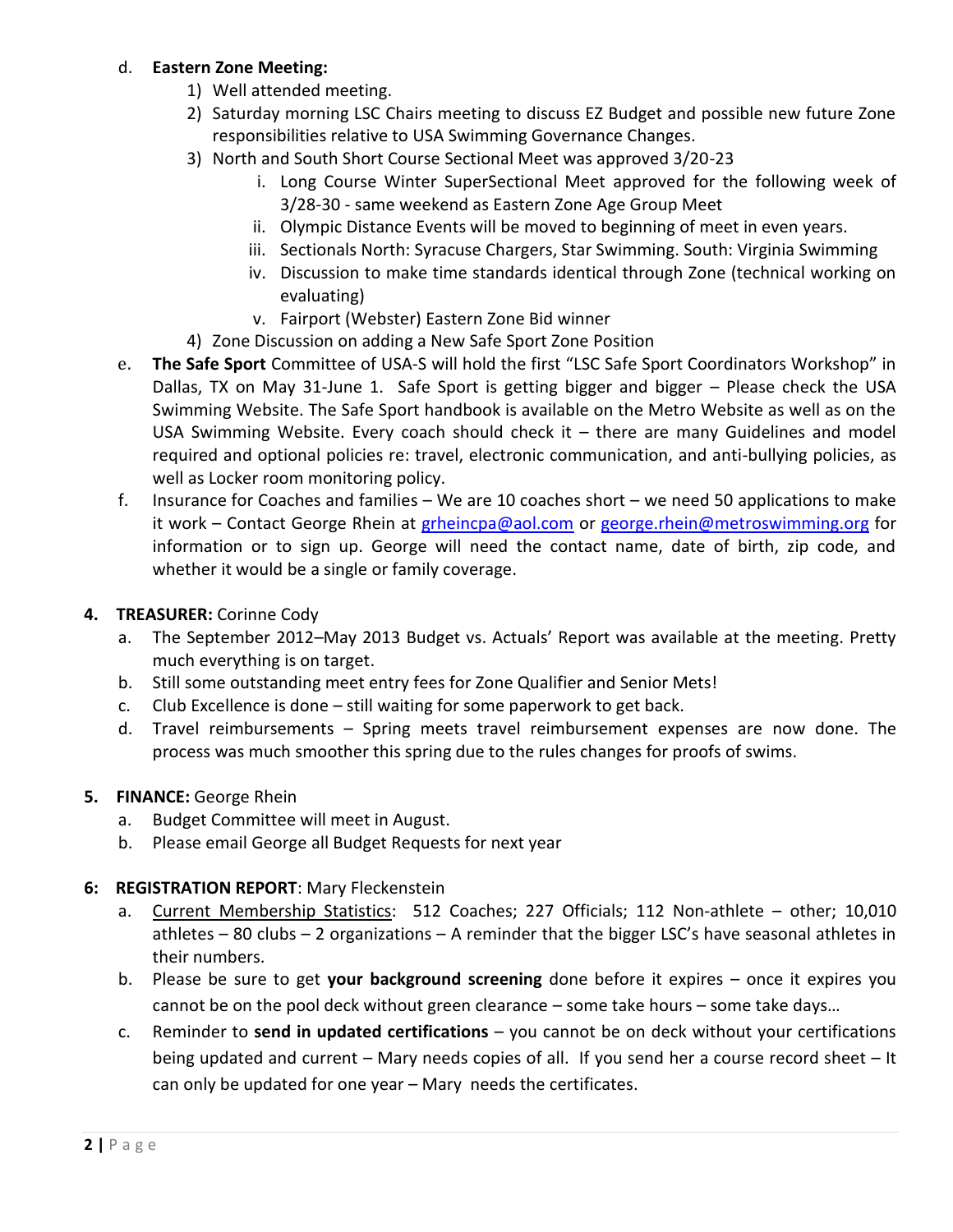- d. **Safety Training for Swim Coaches** The Red Cross sent out an email to all organizations that run swim lesson programs about teaching Safety Training – All Lifeguard Instructors can teach Safety Training course.
- e. Safety Training will be updated in September to include First Aid It will work the same way you can take full Safety Training course **or** have a current lifeguard certification and take the online test. Many of you are sending lifeguard certifications but have not taken the online test. Beginning September 1st – the online test will NOT be uploaded into the database – so Mary will need a copy of the course completion.
- f. **Foundations of Coaching** Reminder that it is new FOC 1 for all new coaches before they are on deck – FOC 2 and FOC – Rules and Regulations before renewal… Please advise your coaches.
- g. **A HUGE reminder that if your certifications are NOT current – you CANNOT be on the deck at a meet or practice.**
- h. **Beginning with the 2014 registrations You will not receive an athlete registration card** from Metro – USA Swimming will be sending them a card/bag tag directly. The card will also offer them discounts from some of USA Swimming's sponsors. They will receive only ONE card per year and will have the preferred name, ID#, registration date and expiration date. It is important that you make sure your information is correctly sent in since they get one card only – too many issues still with wrong middle initials and birthdates.
- i. **Club Portals**  Mary cannot stress enough how important it is to use your club portals You have access to all of your membership information – up-to-date registrations etc. The office should not have to look up registration info – log on to your portal to see if Sally or Billy is registered. Mary has all the portal info - and thanks to the few teams that requested it after last meeting.

#### **7: HALL OF FAME:** Mary Fleckenstein/Monique Grayson

- a. The 2013 Hall of Fame Dinner will take place Wednesday, May 22<sup>nd</sup> at Riccardo's by the Bridge in Astoria, Queens. There was still time to register after the HOD!
- b. The 2013 inductees are Kip Fierro, Donatello Galluzzi, John Santos and Julia Smit

### **8: ELECTIONS:** Mary Fleckenstein

The Nominating Committee presented the **slate of officers** for election. There were no nominations from the floor. A motion was made to accept the following members for a two-year term. The above motion was seconded. All voting members were in favor – **Slate of officers was accepted as voted on by acclamation**.

- a. Age Group Chairs: **Edgar Perez** and **John Yearwood** Co-Chairs
- b. Treasurer: **Corinne Cody**
- c. Technical Planning: **David Ellinghaus**
- d. Athlete Representative: **Ryan Wagner** (as voted by Athletes at Winter Senior Mets)

The Nomination Committee also presented the following **slate of officers** for election:

- a. Safety: Brian Hansbury + Carle Fierro (nominated from the floor by Chris Fierro)
- b. Review Committee: As per the metro By-Laws 10.3.2 and 10.3.3.A Six (6) members 2 of which must be athletes – and at least three (3) alternates

Vote by "pink card only" ballot took place (pink cards were given to all eligible registered members – max of 3 per team): **Result of the vote**: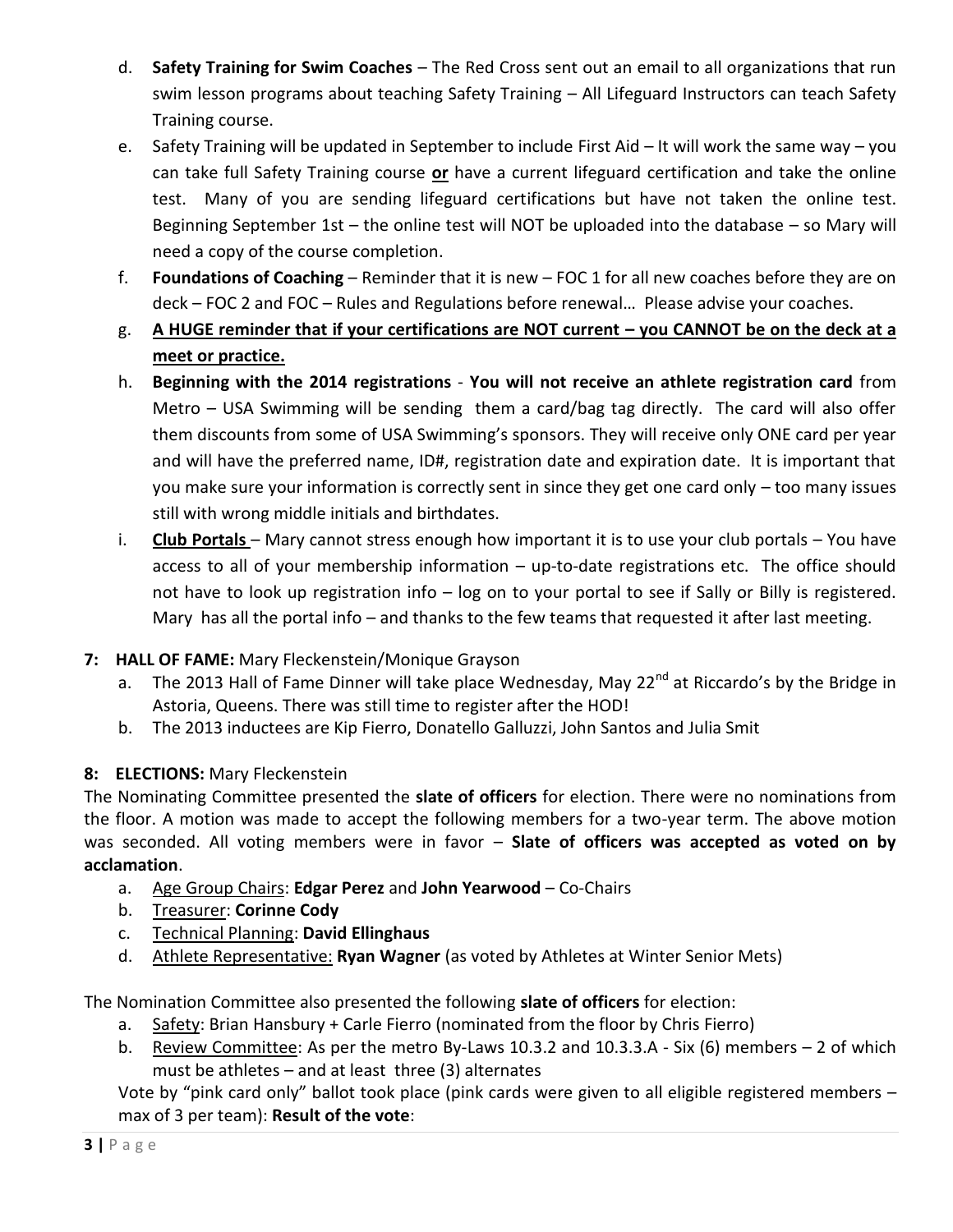#### Safety**: Brian Hansbury**

Review Board: (alphabetical order): **Scott Bartleson** (WAC), **Larry Collins** (PATS)**, Paul McClintock,**  (UN), **Michael Morrissey** (BAD), and athletes: **Julian Mackrel** (NDAC) and **Kristen Pozmanter** (TVSC). In addition, three (3) alternate members in alphabetical order: **Andrew Regenbaum** (CSD), **Gay Silverman** (SS) and **Jennifer Trotman** (NFS).

A motion to accept the above nominations was made and seconded. All were in favor. **Motion carries.** Congratulations to all!

A motion requesting the Secretary to destroy the ballots was made, seconded and approved by all. **Motion carried.**

#### **9: ADMINISTRATIVE VICE CHAIR:** Denise Byrne

- a. Thank you to **Julian Mackrel** for his services as a Metro Athlete Rep and good luck at Princeton.
- b. Congratulations to **Nicole Papsco** for her appointment on a National Committee for Club Development.
- c. Congratulations and Welcome to **Ryan Wagner** as Metro's new Junior Athlete Rep.
- d. Congratulations to **Condors**, **Long Island Aquatic Club**, **LaGuardia** and **Asphalt Green** for achieving Metro Club Excellence.
- e. Reminder of Post Meet Reports. Use the new forms. Reports are due 30 days after the meet along with a check and/or voucher request.
- f. Meet Directors are reminded to email Denise if they are not sure when they last took the test or a clinic. It must be updated every three years. Meet Directors are required to be on deck for the duration of the meet.

#### **10: SENIOR CHAIR:** Don Wagner

Summer LCM Senior Mets will be held at Nassau County Aquatic Center in July. Meet entries will be done through the USA Swimming OME (Online Meet Entries) from June 1st to July  $9^{th}$ , 2013). Club may either send a check for their entries to Metro, pay cash, or ask the office to charge the entries on the credit card on file. Any question: email Monique Grayson at [Monique.grayson@metroswimming.org](mailto:Monique.grayson@metroswimming.org)

#### **11: AGE GROUPS:** Edgar Perez and John Yearwood

- a. Zone Meet Recap: Metro finished in 3rd place at Zones in March 2013. Kids swam very well
- b. Discussion on the motion to eliminate the Metro Team Fast Suits from the mandatory uniform list for Zones is still being researched by the Age Group Committee.

#### **12: TECHNICAL PLANNING:** David Ellinghaus

The proposed Championship meets calendar for 2014 and the updated time standards for 2013 Long Course and 2014 Short Course seasons were posted on the Web site after the May 7, 2013 TP meeting.

- a. Metropolitan Swimming Proposed Championship Meets Calendar for 2014
	- 1. February 15-16-17 Zone Team Qualifier
	- 2. February 20-21-22-23 Senior Mets Short Course
	- 3. February 28-March 1-2 Silver Championships (3 sites)
	- 4. March 8-9 8 & Under Championships
	- 5. March 14-15-16 Junior Olympics
	- 6. March 21-22-23 Bronze Championships (3 sites)

A motion to adopt the proposed calendar was made and seconded  $-$  vote by acclamation  $$ **motion carries**.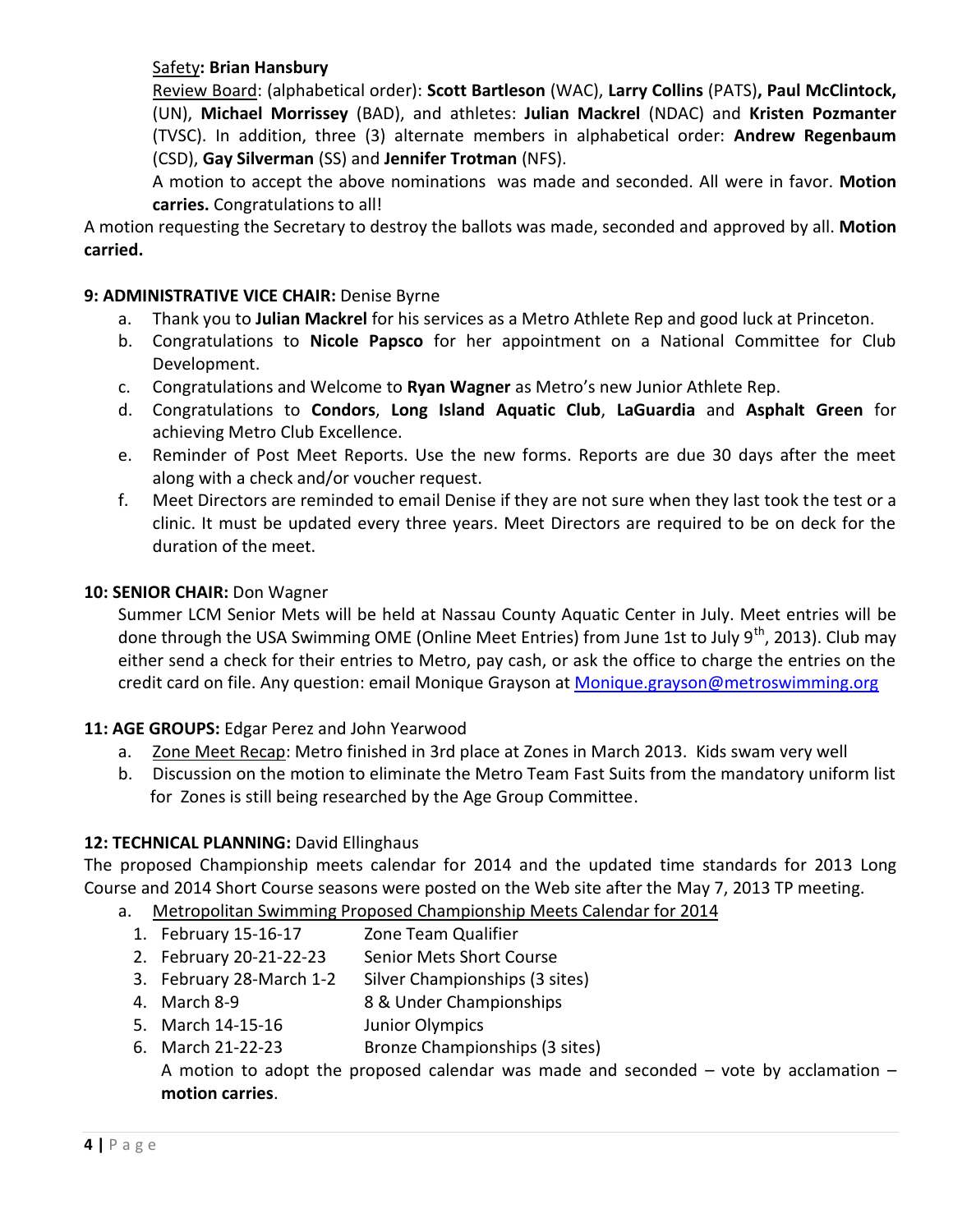b. Proposal from Alexis Skelos - Alternative meet for 15 & Over Metro Swimming Championships. A copy of the proposal was available on the Metro Web site and at the meeting. The meet would be held the same weekend as the JO weekend; separate meet name; meet will be run as timed finals; time standards would be around low Silver Cuts to NCSA standards; and the meet will score (with Team Trophy and Female and Male High Point Awards). The 10-under events would then move to the morning "prelims" sessions of JO's. Long discussion with questions and answers followed.

Alexis Skelos made a motion to accept the proposal for a new Metro Championship meet for the 15-18 athletes. David Ellinghaus seconded the motion. Dave Ferris suggested a friendly amendment of no top end cuts. All were in favor. **Motion was accepted as amended.**

#### **13: COACHES REPRESENTATIVE**: Amine Boubsis

The 2012-13 Coach-of-the-Year Awards will be given out at the Metro HOF Dinner:

- a. Senior Coach of the Year: Rachel Stratton-Mills
- b. Age Group Coach of the Year: Verny Rodriguez

#### **14: ATHLETES' REPRESENTATIVEs**: Julian Mackrel and Nicole Papsco

Julian introduced Ryan Wagner as the new Junior Rep.

The Athletes' Facebook page has more than 800 athletes members

#### **15: OFFICIALS:** Brice Brooks

Bruce was unable to attend the meeting.

Corinne Cody will be the meet Referee at this summer Senior Mets.

#### **16: NATIONAL TIMES VERIFICATION / TOP 16**: Monique Grayson

- a. SWIMS:
	- 1) Meet name MUST always follow this pattern: YEAR MR TEAM Meet Name for example: **2013 MR PATS (or Patriots) May Long Course Meet** and not "Patriots 2013 May LC Meet"
	- 2) Do not use CAPITALS except for MR and TEAM and do not add "–" between each word.
	- 3) When there is a problem at the meet (yellow or blue line in Meet Manager) , please check the timers watches times and add them manually in backup 2 and backup  $3 -$  don't just change the time without first adding the watches times.
	- 4) Try to add the DQ codes as it does help the coaches (and the swimmers and parents).
- b. ARENA SUIT BANNING:
	- 1) Information regarding the 3 Arena suits that have been banned by FINA:

 **POWERSKIN Carbon-Pro models**: **AR220993** (woman full body open back)  **AR220994** (woman full body closed back)

 **AR141364** (man jammer) - These suits are already not allowed for USMS.

- 2) USA Swimming has made the suits legal through June 3, 2013, the last day of the last Grand Prix meet. Beginning June  $3<sup>rd</sup>$ , they will not be legal. The NFHS and USA Swimming has legalized the suits through June  $3<sup>nd</sup>$  as well which would permit those high school swimmers still competing in championship meets able to wear the suits as they have been worn all season. There is one parameter for records in that a World Record will not be allowed in these suits even though FINA is ok with our permitting their use till June 3 $^{\rm rd}$ .
- c. SCHOLASTIC ALL AMERICAN 2013
	- 1) The information on the SAA 2013 application process is now available. The application process is now open for all  $10^{\text{th}}$ -12<sup>th</sup> graders who achieved one time standard (posted on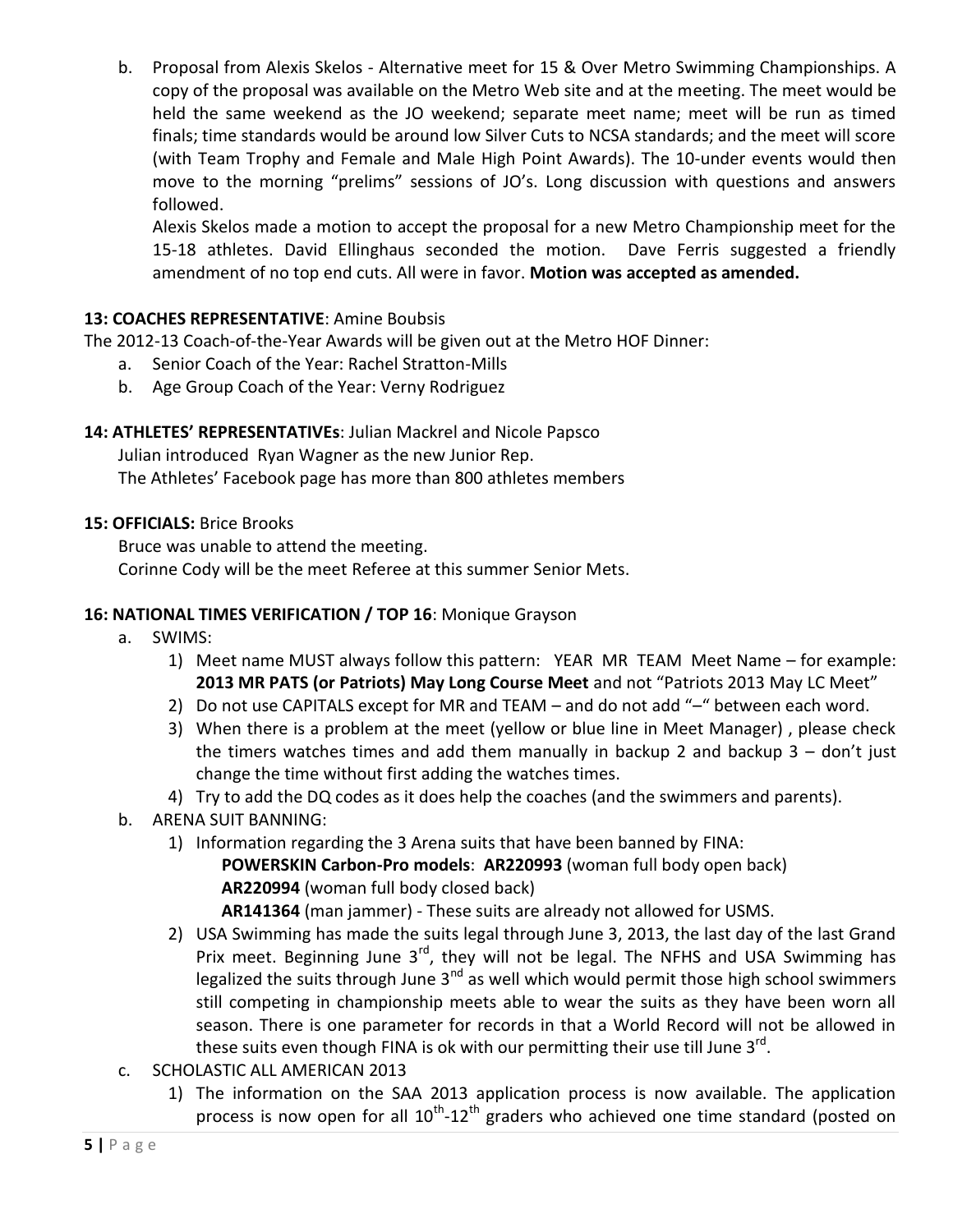the website) or swam in a designated disability meet or will swim in the 2013 USE Swimming National Championship Open Water Meet. Academic criteria is a 3.5 GPA.

- 2) Deadline for achievement of swimming criteria and academic achievement is June  $30<sup>th</sup>$  and the application process will close on August 21<sup>st</sup>.
- d. ADMINISTRATIVE OFFICIAL
	- 1) Either an administrative official or extra referee acting in that capacity is a requirement for sanctioned and approved competitions.
	- 2) Having this official is a requirement for times to be considered legal in a meet held after September 1, 2013. We must work with the officials' committee to insure that the appropriate officials are in place before loading sanctioned and approved meet times.

#### **17: WEB SITE:** Monique Grayson

- a. Many thanks to Peter Smit for spending days cleaning the malware out of the files on the web site
- b. Top 25 were added instead of Top 10 for the Top Times Updates- We will be switching to the Top 10 single age: 8-Under, 9, 10, 11, 12, 13, 14, 15, 16, 17, 18
- c. Whenever possible, the Top Times are updated once a week, mid week, once all the weekend meets are in SWIMS.

#### **18: SAFETY/SAFE SPORT:** Brian Hansbury

- a. Brian was unable to attend the meeting
- b. The Safe Sport Committee of USA-S will hold the first "LSC Safe Sport Coordinators Workshop" in Dallas, TX on May 31-June 1.

#### **19: DISABILITY**: Denise Byrne

- a. Edgar and Denise attended a Disability Clinic in Newton Square, PA (Middle Atlantic) the minutes will be posted on the Metro Web Site.
- b. Middle Atlantic approached Denise & Edgar about the possibility of hosting a Disability Clinic next year (maybe in cooperation with NJ and AD) – maybe at Lehman.
- c. June 2014 New Jersey will be the host for the Special Olympics. Denise would like to attend and suggests including an athlete and an official.

#### **20: SWIM-A-THON**: Rich Finkelstein

- a. The USA Swimming Foundation is on YOUR team and is doing all it can to help you raise more money for your club by bringing you an all new **2013 Swim-a-Thon Contest** – Check USA Swimming Web site for more details!
- b. Email Rich Finkelstein if you need more information

#### **21: OPEN WATER**: Colleen Driscoll/Rob Ripp

Neither Colleen nor Rob were at the meeting.

#### **22: DIVERSITY**: Elliot Ptasnik

a. On April 28th, Metropolitan Swimming hosted its annual outreach clinic with the special guest Olympic Gold Medalist **Anthony Ervin**. The event was held at Asphalt Green with over 100 swimmers from the five borough of New York City and coaches from across the Metro LSC. This event gave kids the opportunity to learn about competitive swimming, enjoy the water, listen and learn from Metro coaches and interact and swim with a gold medalist. The day was a great success for all coaches and swimmers. Metropolitan Swimming continues to support diversity in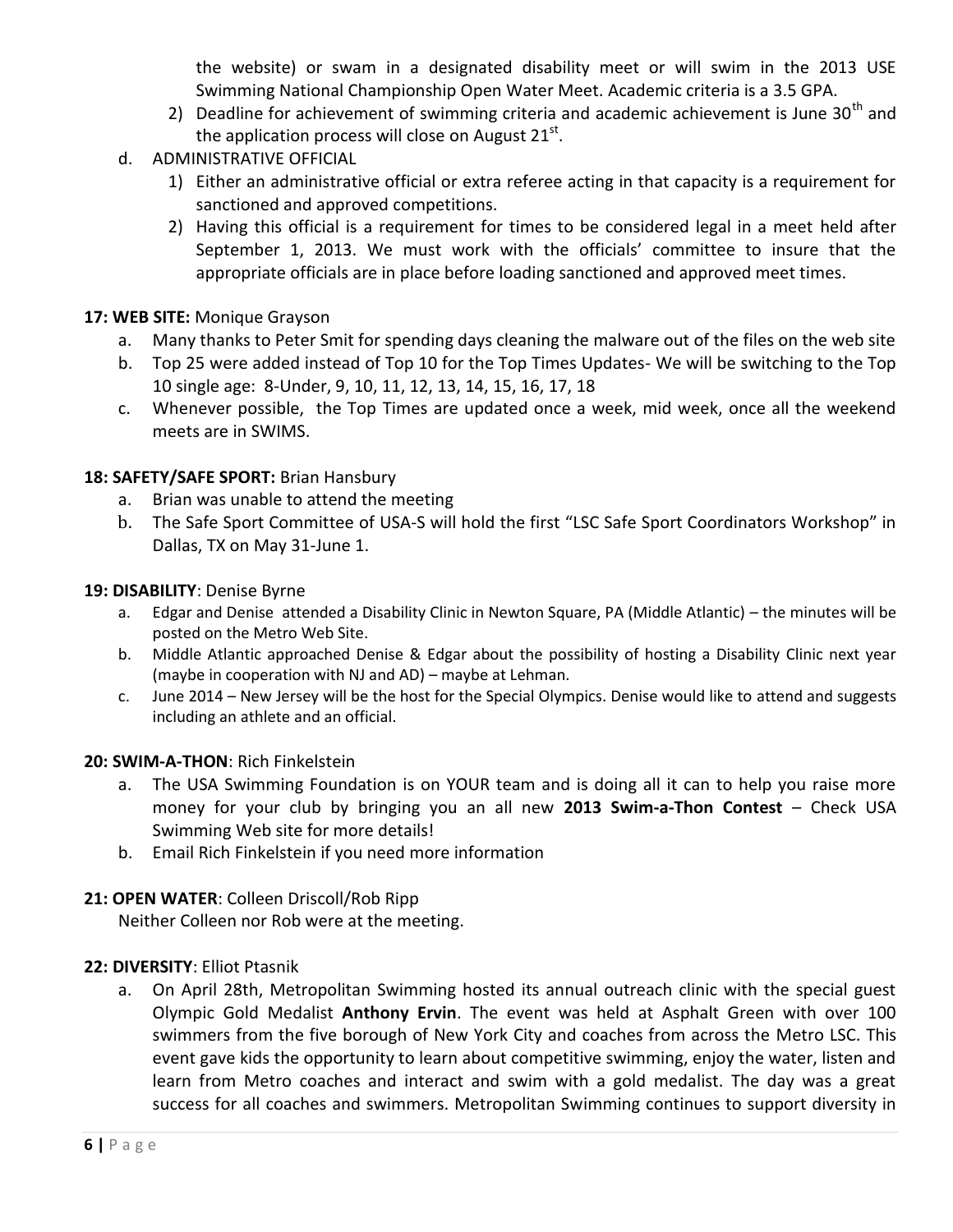the sport of swimming. Not only do we want to enhance our area's youth, but show the rest of the country Metro swimming is a committed leader to promote diversity within our sport.

- b. Eastern Zone Diversity Summit will be held in Boston, MA June 20-23rd.
- c. Two (2) athletes (1 male / 1 female ages 13-16yrs old) along with 1 diversity and inclusion chair and 1 coach will be invited - Selection is up to the LSC and LSC Diversity and Inclusion Chair. Application qualifications can be modified to your LSC. Please contact Elliot.

#### **23: TECHNICAL PLANNING – PART 2:** David Ellinghaus

#### a. **BIDS FOR METRO CHAMPIONSHIPS:**

- 1) Zone Qual. (Feb. 15-17) Metro will run Zone Qual. at Lehman.
- 2) Sr. Mets (Feb. 20-23) Metro will run Sr. Mets at Lehman
- 3) Silver Championships (February 28-March 1-2): 3 sites: North: NYSA at Felix Festa; Central: APEX at Lehman; South: TVSC at Ward Melville
- 4) 8-Under Championships (March 8-9): Condors at Felix Festa
- 5) Junior Olympics (March 14-15-16): Long Island Aquatic Club at Eisenhower Park
- 6) Bronze Championships (March 21-22-23) 3 sites:
	- North: no bids; Central: Lehman College APEX South: Sachem Swim Club at Sachem East and North

#### b. **BIDS FOR MEETS SHORT COURSE SEASON 2013-2014.**

A motion to accept the calendar for 2013-2014 was made, seconded and approved by all. **Motion carries**. Calendar is included at the end of the minutes.

#### **24: NEW BUSINESS**:

- a. Jessica Foschi, a former Metro/LIAC swimmer, made a presentation to the House about SWIM ACROSS AMERICA – Making waves to fight cancer: what it is, current Events in Nassau/Suffolk. Contact Jessica at: **Jessica@swimacrossamerica.org** for more information on how to get involved.
- b. Bea Hartigan announced that there will be a Safety Weekend June  $16<sup>th</sup>$  (Fathers' Day weekend) at Huntington Beach – Information is posted on the Metro Web site. Contact Bea Hartigan for additional information: 631-271-3349

#### **NEXT HOD**: **Mandatory HOD on Saturday, September 28, 2013 at 10:00am**.

As a reminder, The September meeting of the House of Delegates is a mandatory meeting. Each club shall have both a representative to the House of Delegates and an athlete representative to the Athletes Committee present. There is a \$100 fine for each person not in attendance – P&P Manual 103.3

A motion to adjourn the meeting was made, seconded and approved by all. Meeting adjourned at 9:05pm.

Respectfully submitted Monique Grayson

May 27, 2013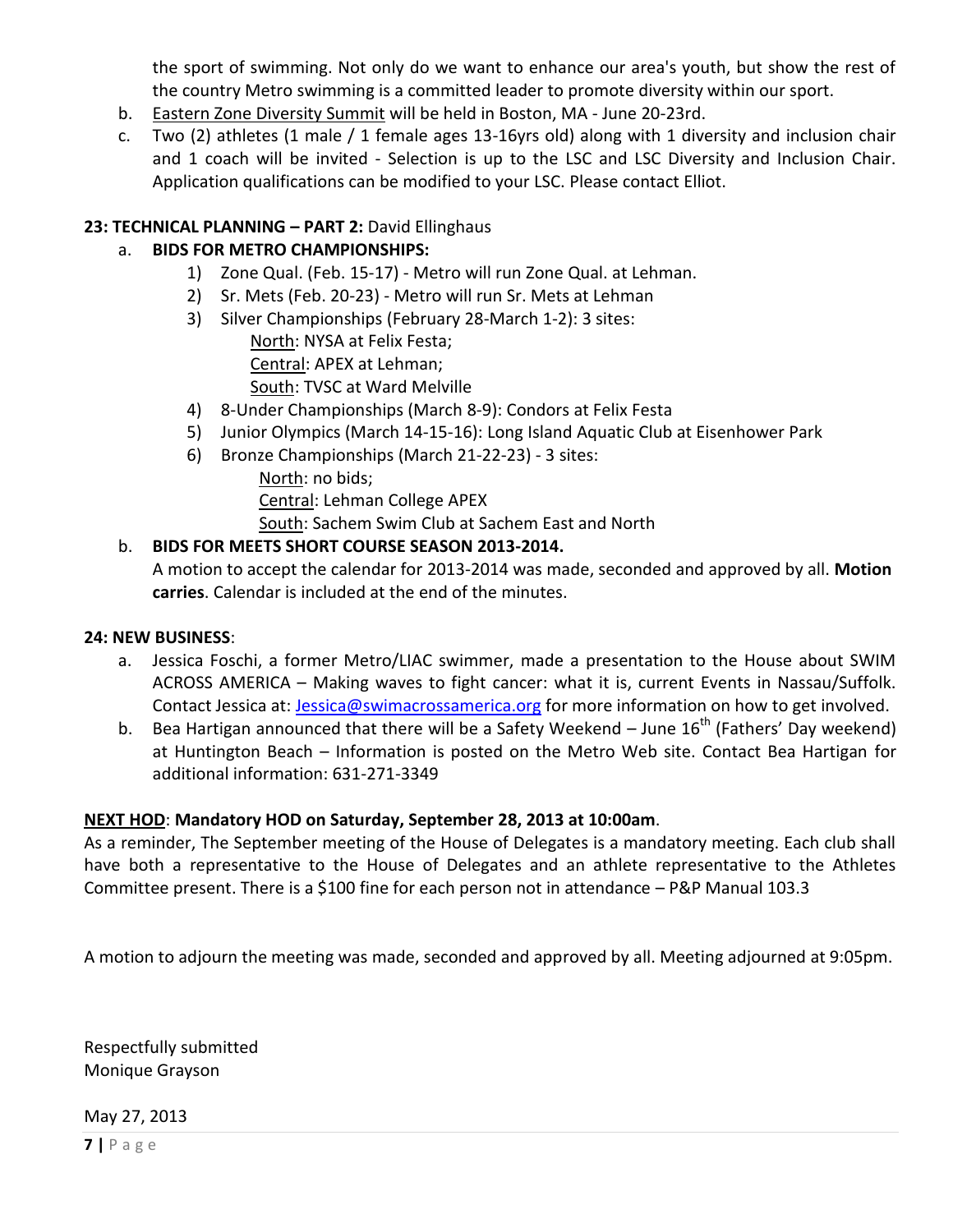# Metropolitan Swimming, Inc.

# **Tentative 2013-2014 Calendar (05/21/2013)**

#### **September:**

| 27:         | Nile Crocodile – September Sprint Meet - 1 session (open meet) at Queens College            |
|-------------|---------------------------------------------------------------------------------------------|
| 28:         | Mandatory House of Delegates Meeting (all clubs + athlete) at Lehman College, APEX          |
|             |                                                                                             |
| October:    |                                                                                             |
| $5-6:$      | Newburgh Sharks - Red, White & Blue - 4 sessions (open meet) at Newburgh Free Academy       |
| $5-6:$      | Asphalt Green - AGUA Season Starter (open meet) - at Asphalt Green                          |
| $12 - 13$ : | FAST Hispanic - Heritage Swim Meet - 4 sessions (open meet) at Theodore D. Young Pool       |
| $12 - 13$ : | Patriot Swim Club - Halloween IMX Meet - 4 sessions (open meet) at Lehman College APEX      |
| $12 - 13:$  | FLY - JR Swim Champs. - 4 sessions with 2-1000 free sessions (open meet) at Flushing YMCA   |
| $18 - 19$ : | Red Fox Aquatic - Elizabeth Miller Memorial - 5 sessions (open meet) at Marist College      |
| $18 - 20$ : | Long Island Express - Octoberfest - 5 sessions (open meet) at Hofstra University            |
| $18 - 20$ : | Condors Swim Club - Fall Festival Invitational - 5 sessions at Felix Festa Middle School    |
| 19:         | New York Sharks $-8$ & Under Meet $-1$ session at Rockland Community College                |
| $19-20$ :   | Long Island Aquatic Club - Chappy's Big Race Invitational - 5 sessions (1 Distance) at NCAC |
| $19-20:$    | BGNW Marlins Season Starter - 3 sessions (open meet) at BG Club - Sat.pm & Sun. am & pm     |
| 20:         | Badger Swim Club - 2 sessions (open meet) at Lehman College APEX                            |
| 25:         | Nile Crocodile - Team Freestyle Relay Record Meet - 1 session (open Meet) at Queens Col.    |
| $26 - 27$ : | Three Village Swim Club - Ann Wycoff - 4 sessions (open meet) at Ward Melville HS           |
| $26 - 27$ : | YWCA Middies - Halloween Havoc - 4 sessions (open meet) at YWCA in White Plains             |
| $26 - 27$ : | HYDRO/RIST - 4 sessions (open meet) at Lehman College APEX                                  |
| 27:         | Flushing Y - Distance (open meet) - 1 session at Flushing YMCA                              |

#### **November:**

| $1-2:$      | Sachem Swim Club - Fall Face-Off Invitational - 4 sessions at Sachem East                  |
|-------------|--------------------------------------------------------------------------------------------|
| $1-3:$      | Washingtonville/Devilfish - 5 sessions (open meet) at Washingtonville High School          |
| $1-3:$      | New York Sharks - NYSA Fall Classic - 5 sessions (open meet) at Felix Festa Middle School  |
| 2:          | BGNW Marlins - November 8 & Under Meet - 1 session (open meet) at BG Club in Mt. Kisco     |
| $2-3:$      | Westchester Aquatic Club - 4 sessions (open meet) - at Mark Twain Montessori School        |
| 3:          | BGNW Marlins - Distance (open meet) - am: 500 free/400 IM - pm: 1650 at BG Club- Mt. K.    |
| 9:          | GAEL Aquatic Club - 9 & Over Invitational - 2 sessions at Iona College                     |
| 10:         | GAEL Aquatic Club - $8$ & Under Meet - 2 sessions (open meet) at Iona College              |
| 10:         | Hauppauge Swim Club – Hauppauge One Day Meet – 3 sessions (open meet) –at Hauppauge        |
| $15 - 17$ : | Viking Aquatic Club - Viking Classic - 6 sessions (open meet) at Valley Central Natatorium |
| $15 - 17$ : | Long Island Aquatic Club - Thanksgiving Invitational - 4 sessions at Nassau County AC      |
| $15 - 17$ : | Condors - Condors IMX Invitational - 5 sessions at Felix Festa Middle School               |
| $16 - 17$ : | FAST - 4th Annual TD Young Meet (open meet) - 4 sessions (open meet) at TD Young CC        |
| $22 - 24:$  | Flushing Y - Big Apple Classic (open meet) - 7 sessions at Flushing YMCA                   |
| $22 - 24:$  | Long Island Express - Thanksgiving Classic - 5 sessions (open meet) at Hofstra University  |
| $22 - 24:$  | Minisink Valley - Fall Frenzy - 5 sessions (open meet) - at Minisink Valley High School    |
|             |                                                                                            |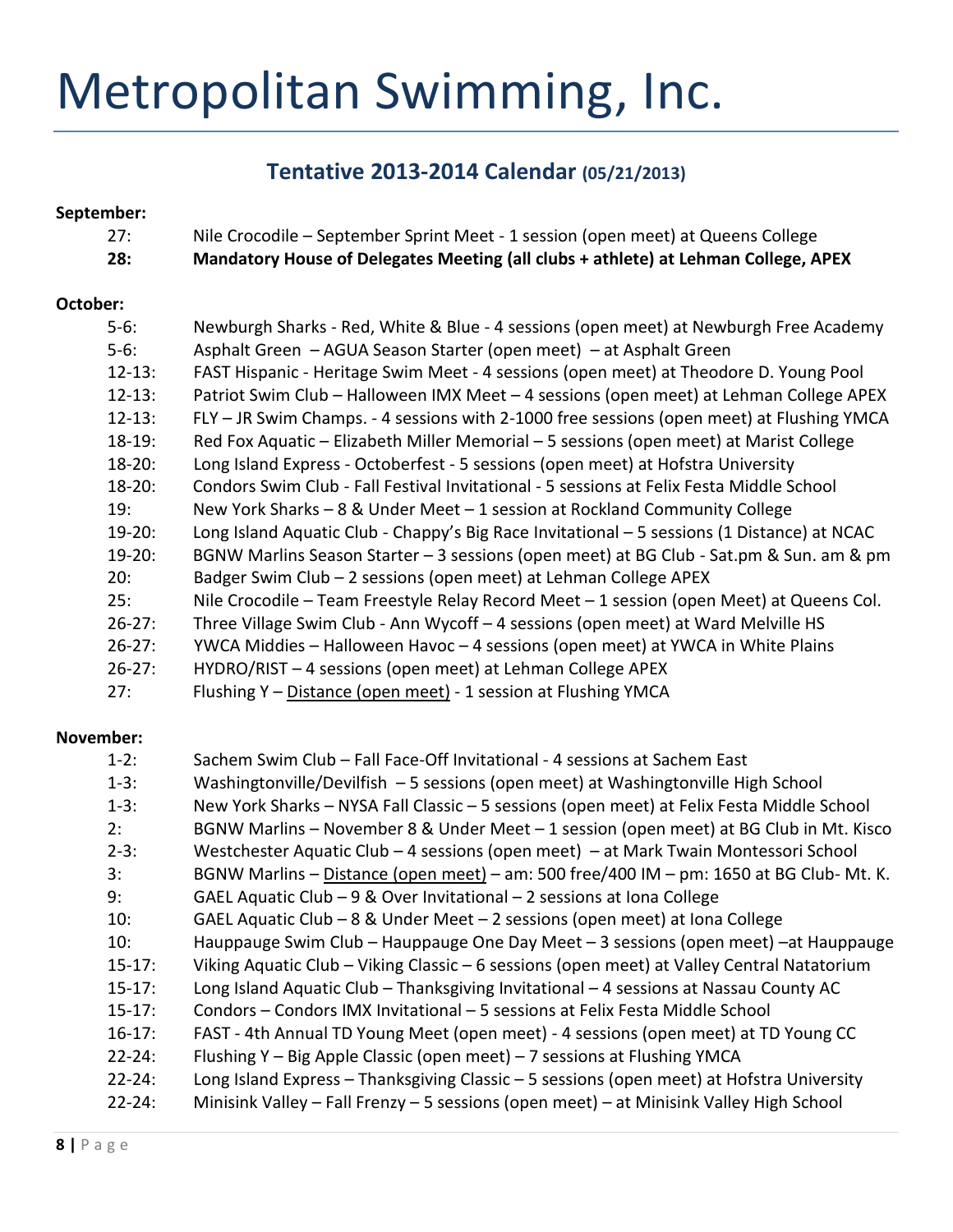| $22 - 24:$    | Aqua Gems/Washingtonville - Early Bird - 6 sessions (open meet) at Washingtonville H.S.       |
|---------------|-----------------------------------------------------------------------------------------------|
| 29:           | AGUA - Butterball Burn-off Invitational - 2 sessions - Distance Invitational at Asphalt Green |
| 29:           | Nile Crocodile – Team Medley Relay Record Meet – 1 session (open Meet) at Queens Col.         |
| $30 - 12/1$ : | Northern Dutchess – Winter Festival – 4 sessions (open meet) at Facility TBA by end of May    |

#### **December:**

| 1:         | Badger Swim Club - 2 sessions (open meet) at Lehman College APEX                          |
|------------|-------------------------------------------------------------------------------------------|
| $5 - 7:$   | AT&T Winter National Championships - SCY - Knoxville, Tennessee                           |
| 6:         | Newburgh Sharks - Blue & Gold Meet - 1 Distance session at Newburgh Free Academy          |
| $6 - 8:$   | New York Sharks - Holiday Classic - 5 sessions (open meet) at Felix Festa Middle School   |
| 7:         | Manhattan Makos - Imagine Invitational - 2 sessions Invitational at Flushing Meadows      |
| 7:         | GAEL Aquatic Club $-9$ & Over Invitational $-2$ sessions at IONA College                  |
| $7-8:$     | Newburgh Sharks - Blue & Gold Meet - 4 sessions at Newburgh Free Academy                  |
| 8:         | Condors Swim Club - Condors Penguin Plunge Invitational - 2 sessions at Mark Twain Pool   |
| 8:         | GAEL Aquatic Club - 8 & Under Meet - 2 sessions (open meet) at IONA College               |
| $12 - 14:$ | Speedo Junior Nationals SCY Championships - Greensboro, North Carolina                    |
| $13 - 15:$ | Patriots - Holiday Invitational - 7 sessions - Trials/Finals at Felix Festa Middle School |
| $14 - 15:$ | HYDRO/RIST - 4 sessions (open meet) at Lehman College APEX                                |

20-22: Red Fox Aquatic Club – Holiday Invitational (open meet) – 6 sessions at Marist College

# **January 2014:**

| $3-4:$       | Sachem Swim Club - New Year Splash Invitational - 4 sessions at Sachem North             |
|--------------|------------------------------------------------------------------------------------------|
| $3-5:$       | Aqua Gems/Washingtonville - January Blitz - 6 sessions at Washingtonville HS             |
| 11:          | GAEL Aquatic Club - 9 & Over Invitational - 2 sessions at IONA College                   |
| $11 - 12$ :  | FAST Swim Team - IMX extreme Challenge - 4 sessions Invitational at Theodore D Young     |
| $11 - 12$ :  | Minisink Valley - Deep Freeze - 4 sessions (open meet) at Minisink Valley High School    |
| $11 - 12$ :  | Patriot Swim Team - Winters Frost - 4 sessions (open meet) at Lehman College APEX        |
| 12:          | GAEL Aquatic Club - 8 & Under Meet - 2 sessions (open meet) at Iona College              |
| $17-19:$     | Nu Finmen - Annual Dr. Martin Luther King Swim Meet - 5 sessions (open meet) at NCAC     |
| $17-19:$     | Newburgh Sharks - Trials and Finals - 7 sessions Invitational at Newburgh Free Academy   |
| 18:          | Badger Swim Club -2 sessions (open meet) at Lehman College APEX                          |
| 18:          | BGNW Marlins - January 8 & Under Meet - 1 session (open meet) at BG Club in Mt. Kisco    |
| 18:          | New York Sharks - 8 & Under Meet - 1 session (open meet) at Rockland Community College   |
| $18 - 20$ :  | Long Island Express - Winterfest Meet - 5 sessions (open meet) at Hofstra University     |
| $18 - 20$ :  | Asphalt Green - AGUA MLK Jr. Invite - 8 sessions (open meet) at Asphalt Green            |
| 19:          | BGNW Marlins - Mid January Meet - 2 sessions (open meet) at BG Club in Mt. Kisco         |
| $24 - 26:$   | Three Village Swim Club - January Joust - 7 sessions (open meet) at Ward Melville HS     |
| 25:          | Condors Swim Club - Condors Swashbuckler Invitational - 2 sessions at Mark Twain Pool    |
| $25 - 26:$   | Flushing Y - Fran Schnarr Memorial Sprint Meet - 2 sessions (open meet) at Flushing YMCA |
| 26:          | Condors Swim Club - Distance Invitational - 2 sessions at Felix Festa Middle School      |
| $31 - 2/2$ : | New York Sharks - Last Chance Meet - 5 sessions (open meet) at Felix Festa Middle School |
| $31 - 2/2$ : | Hauppauge Swim Club – IMX & 8-Under Meet – 7 sessions (open Meet) at Hauppauge HS        |

#### **February**:

| 1:     | Viking Aquatic Club – Quick Freeze – 2 sessions (open meet) – at Valley Central Natatorium |
|--------|--------------------------------------------------------------------------------------------|
| $1-2:$ | Westchester Wolverines - IMX Trophy Meet - 4 sessions (open meet) at Mark Twain MS         |
| 7:     | Washingtonville/Devilfish $-$ Distance Meet $-1$ session at Washingtonville High School    |